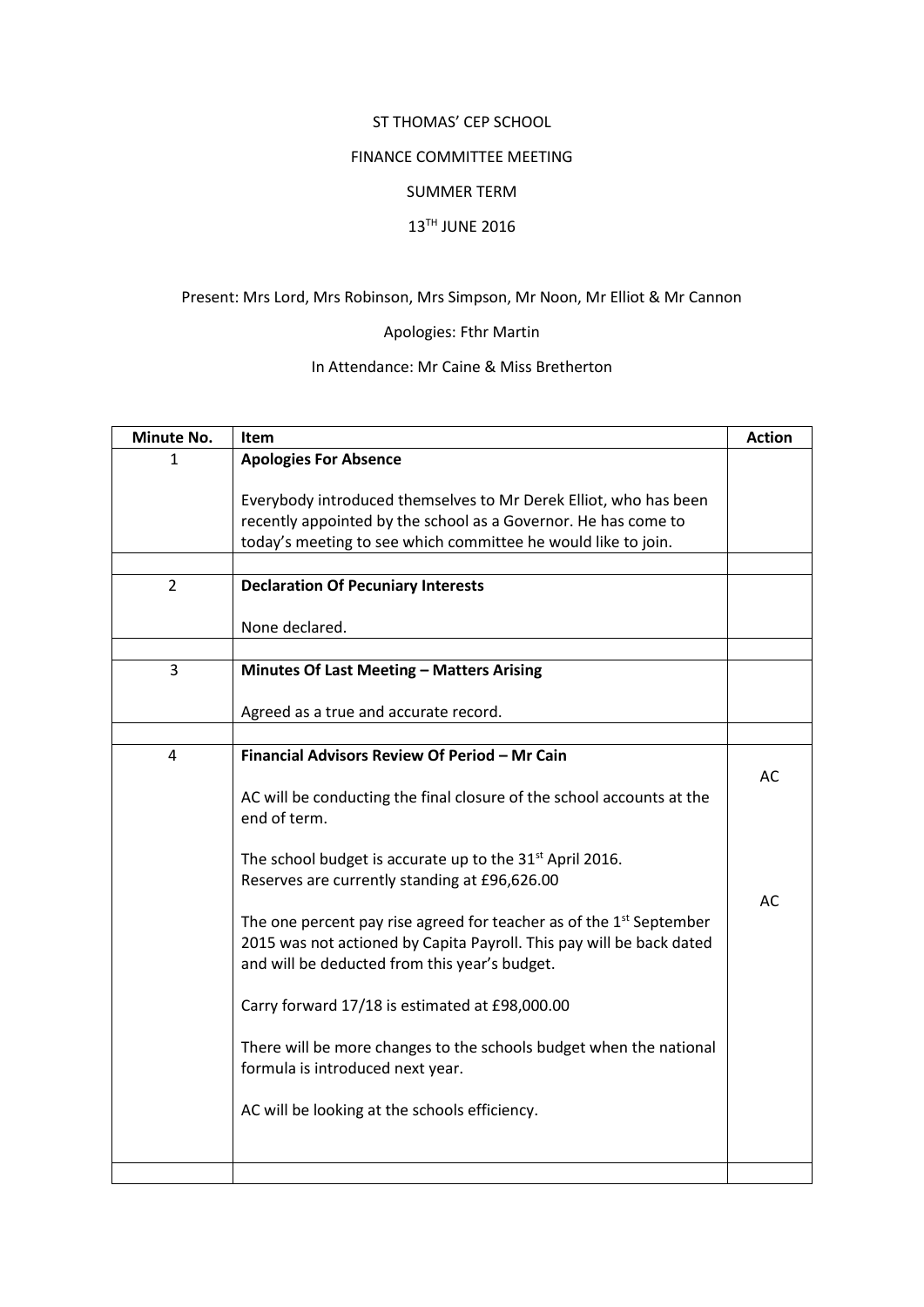| 5              | <b>Year End Report</b>                                                                                    |    |
|----------------|-----------------------------------------------------------------------------------------------------------|----|
|                | Covered in item four.                                                                                     |    |
|                |                                                                                                           |    |
| 6              | <b>Financial Advisor's Review Of Reserves</b>                                                             |    |
|                |                                                                                                           |    |
|                | Covered in item four.                                                                                     |    |
| $\overline{7}$ | <b>Budget Plan Recommendations</b>                                                                        |    |
|                |                                                                                                           |    |
|                | Covered in item four                                                                                      |    |
|                |                                                                                                           |    |
| 8              | <b>School Fund Update</b>                                                                                 |    |
|                |                                                                                                           |    |
|                | RB has closed the school fund for 15/16 and the financial records are                                     |    |
|                | ready to go to the auditor. RB will email the certificate to all                                          |    |
|                | Governors once it has been received back at the school.                                                   |    |
|                |                                                                                                           |    |
|                |                                                                                                           |    |
| 9              | Staffing Update / Induction Of New Staff - Policy                                                         |    |
|                | Class Teacher VH has given in her resignation to take up another                                          |    |
|                | teaching post. DS and LN have been working at the PPA timetable                                           |    |
|                | and have been able to cover VH's post without the need to recruit.                                        |    |
|                | This saving has already been built into the previously discussed                                          |    |
|                | budget.                                                                                                   |    |
|                |                                                                                                           |    |
|                | KB and CG are now in their posts. KB has had an induction period                                          |    |
|                | with CRS to ensure a smooth transfer between SENCO's. She will                                            |    |
|                | now not be visiting school but will be available for support on the                                       |    |
|                | phone. CRS has been paid for her time.                                                                    | CL |
|                | The school currently has an induction pack for new staff. IU would                                        |    |
|                | like the school to adopt an induction policy and for new staff to be                                      |    |
|                | given mentors. DE was happy to share a model policy from his                                              |    |
|                | school.                                                                                                   |    |
|                |                                                                                                           |    |
| 10             | SLA Update / Building Maintenance Contracts - LN                                                          |    |
|                | Casserly have now taken over the schools property SLA.                                                    |    |
|                |                                                                                                           |    |
|                | The company was chosen after LN and CL met with three other                                               |    |
|                | property companies. Casserly was chosen based on level of service                                         |    |
|                | and value for money.                                                                                      |    |
|                |                                                                                                           |    |
|                | The contract is still in its early stages but so far has been going well<br>especially the online portal. |    |
|                |                                                                                                           |    |
|                |                                                                                                           |    |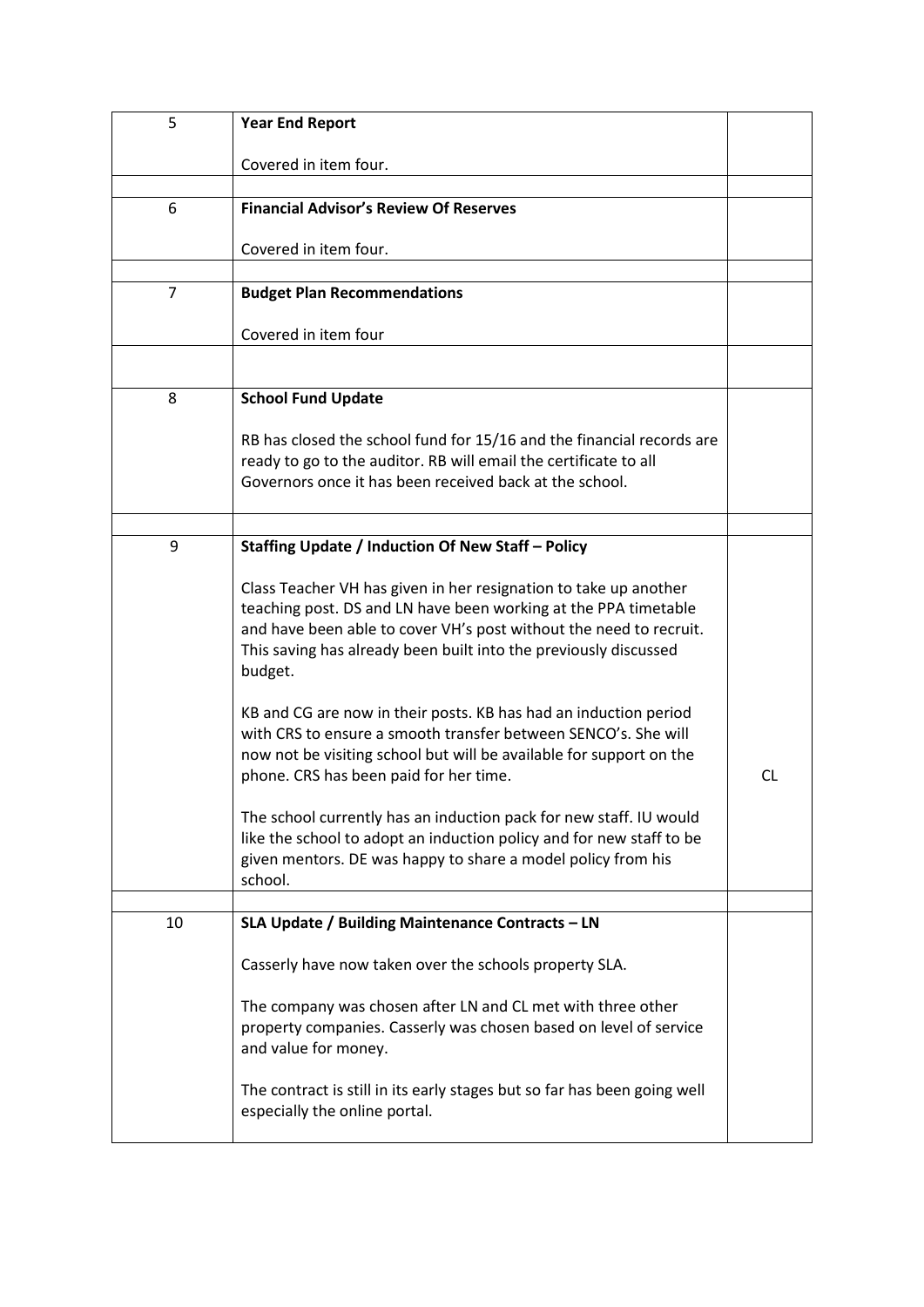|    | Cost of SLA for one year is £7,000.00 but comes with a lot more        |           |
|----|------------------------------------------------------------------------|-----------|
|    | services than the schools past SLA with Capita so will cost the school |           |
|    | less but with a better service.                                        |           |
|    |                                                                        |           |
| 11 | Pupil Premium - Impact / Pupil Premium Policy / Report                 |           |
|    |                                                                        |           |
|    | The school has a statement which is displayed on various school        |           |
|    | systems including the school website.                                  |           |
|    |                                                                        |           |
|    |                                                                        |           |
|    | The statements informs all interested parties how the school is using  |           |
|    | the funding and the impact it is having.                               |           |
|    |                                                                        |           |
|    | IU asked if this could be used as the schools policy?                  | <b>CL</b> |
|    |                                                                        |           |
| 12 | <b>Other Sources Of Income</b>                                         |           |
|    |                                                                        |           |
|    | RB has been out on a two day training course on 'Bid Writing and       |           |
|    | Raising Funds For Your School'.                                        |           |
|    |                                                                        |           |
|    | RB spoke about what she had learned on the course to the               |           |
|    | committee and what she will be hoping to implement in school.          |           |
|    |                                                                        |           |
|    | <b>RTC</b>                                                             |           |
|    | Currently not made any profit.                                         |           |
|    |                                                                        |           |
|    | YA has produced a booklet of training and network meetings which       |           |
|    | has been sent out to schools in the borough.                           |           |
|    |                                                                        |           |
|    | <b>SLE</b>                                                             |           |
|    |                                                                        |           |
|    | The charge for the school's SLE's is £370 for the day. It has          |           |
|    | generated around £1,000.00 income so far.                              |           |
|    |                                                                        |           |
|    | The SLE's bookings should also get busier later in the next school     |           |
|    | year.                                                                  | <b>CL</b> |
|    |                                                                        |           |
|    | DS has brought in an income of £3,000.00 to the school so far          |           |
|    | through her role with the Teaching School.                             |           |
|    | <b>KILN</b>                                                            |           |
|    |                                                                        |           |
|    | IU asked if we could hire out the schools kiln to generate some        |           |
|    | income. CL will speak to CG and ask her to investigate.                |           |
|    |                                                                        |           |
|    |                                                                        |           |
| 13 | <b>Bid Writing</b>                                                     |           |
|    |                                                                        |           |
|    | DS & FC investigated the cost of a 'Forrest School' roughly two years  |           |
|    | ago.                                                                   |           |
|    |                                                                        |           |
|    | The company they contacted had plans drawn up and the total cost       |           |
|    |                                                                        |           |
|    | of everything including fitting was £95,000.00.                        |           |